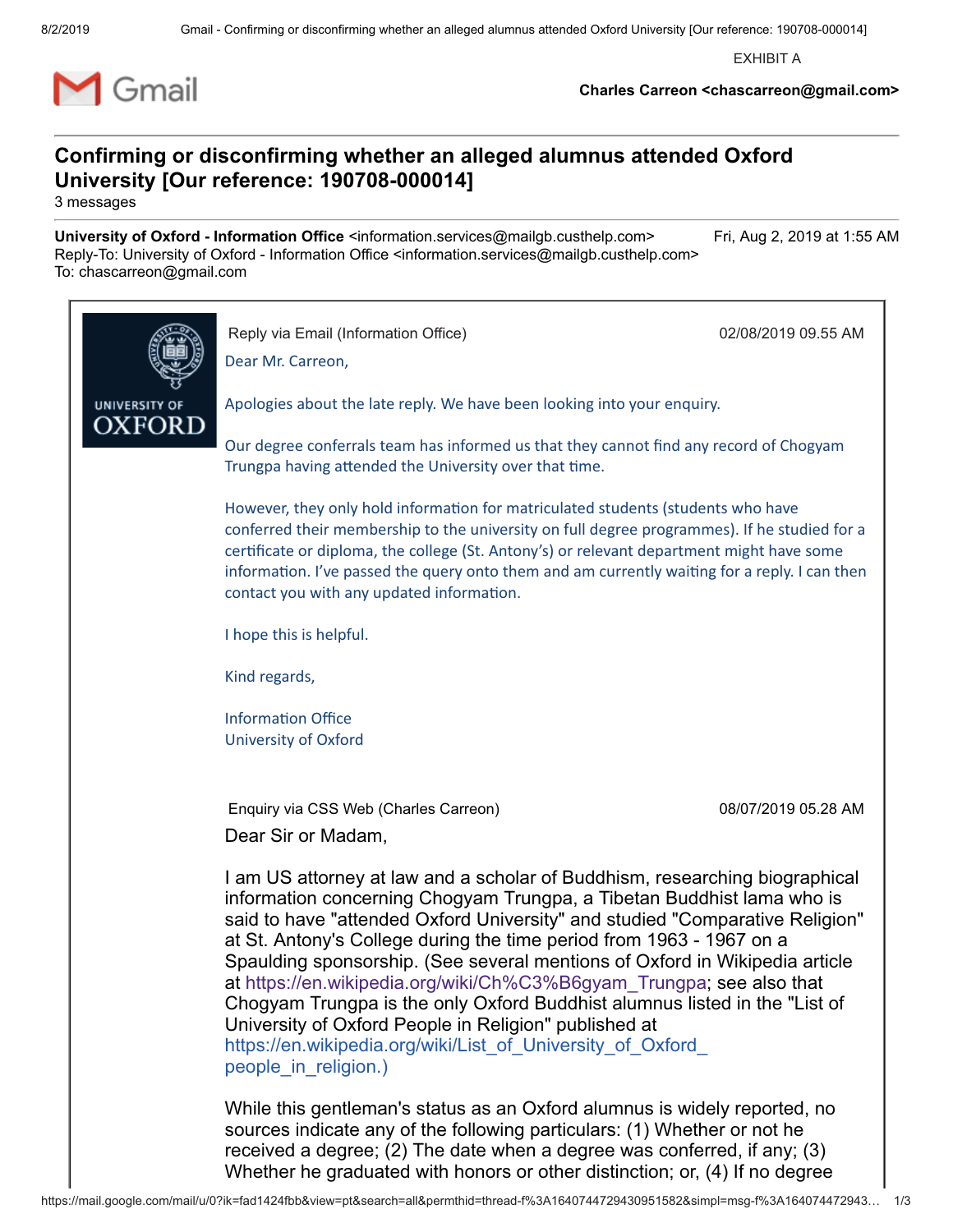8/2/2019 Gmail - Confirming or disconfirming whether an alleged alumnus attended Oxford University [Our reference: 190708-000014]

was received, the time period of his attendance. Thus, I am unable to confirm or disconfirm the validity of the claim of Oxford education, leaving a void in my research. Further, recent revelations concerning the questionable ethical conduct of Mr. Trungpa give rise to the reasonable suspicion that his attendance at Oxford was either very brief, marked by disappointing performance, or simply never happened. Finally, the reference to attendance at St. Antony's in the Wikipedia article is the only reference to the specific Oxford college that Mr. Trungpa is said to have attended, a fact that escapes the notice of most American readers, but gives rise to reasonable suspicions that the generally flattering biographies of this gentleman have sought to elide possibly unfavorable information to be found in his academic records.

Given the considerable lustre the Oxford reference adds to this gentleman's resume, that is otherwise devoid of any notable educational achievements, it would be highly desirable to be able to determine the truth of the matter. Accordingly, I respectfully request your assistance to confirm or disconfirm this gentleman's attendance at Oxford, and to obtain a transcript evidencing his academic performance.

Chogyam Trungpa was born March 4, 1939 in Kham, Tibet, as confirmed in the Wikipedia article cited above.

Thank you for your assistance.

With warm regards, Charles Carreon

**Me via Boomerang** <chascarreon@gmail.com> **Fri, Aug 2, 2019 at 6:08 PM** Reply-To: University of Oxford - Information Office <information.services@mailgb.custhelp.com> To: chascarreon@gmail.com

EXHIBIT A

[---001:002717:16104---]

Message moved to top of Inbox by Boomerang (view this conversation).

Don't want this notification email in the future? Go to https://b4g.baydin.com/settings and uncheck the 'At the top of your Inbox' option under Settings. Please note that your Boomeranged messages would no longer return to the top of your Inbox.

Charles Carreon, Esq. <chascarreon@gmail.com>
Fri, Aug 2, 2019 at 6:23 PM To: University of Oxford - Information Office <information.services@mailgb.custhelp.com>

Dear Information Office Staff:

Thank you very much for responding to my enquiry, and forseeking further information from St. Antony's. I would like to provide three additional facts to assist in your investigation of the matter as they specifically pertain to St. Antony's:

- 1. Mr. Trungpa had no undergraduate degree when he came to Oxford, and from my review of the St. Antony's website, it appears to be an institution for graduate level studies.
- 2. Mr. Trungpa is said to have studied "comparative religion" under a Spaulding sponsorship, but St. Antony's does not appear to be offering studies in the field of religion.
- 3. Mr. Trungpa appears to have signed his name "Chogyam Trungpa Mukpo," when taking title to real property and establishing corporate entities.

Thank you again for your initial response. We look forward to receiving Oxford's final conclusions on this important matter.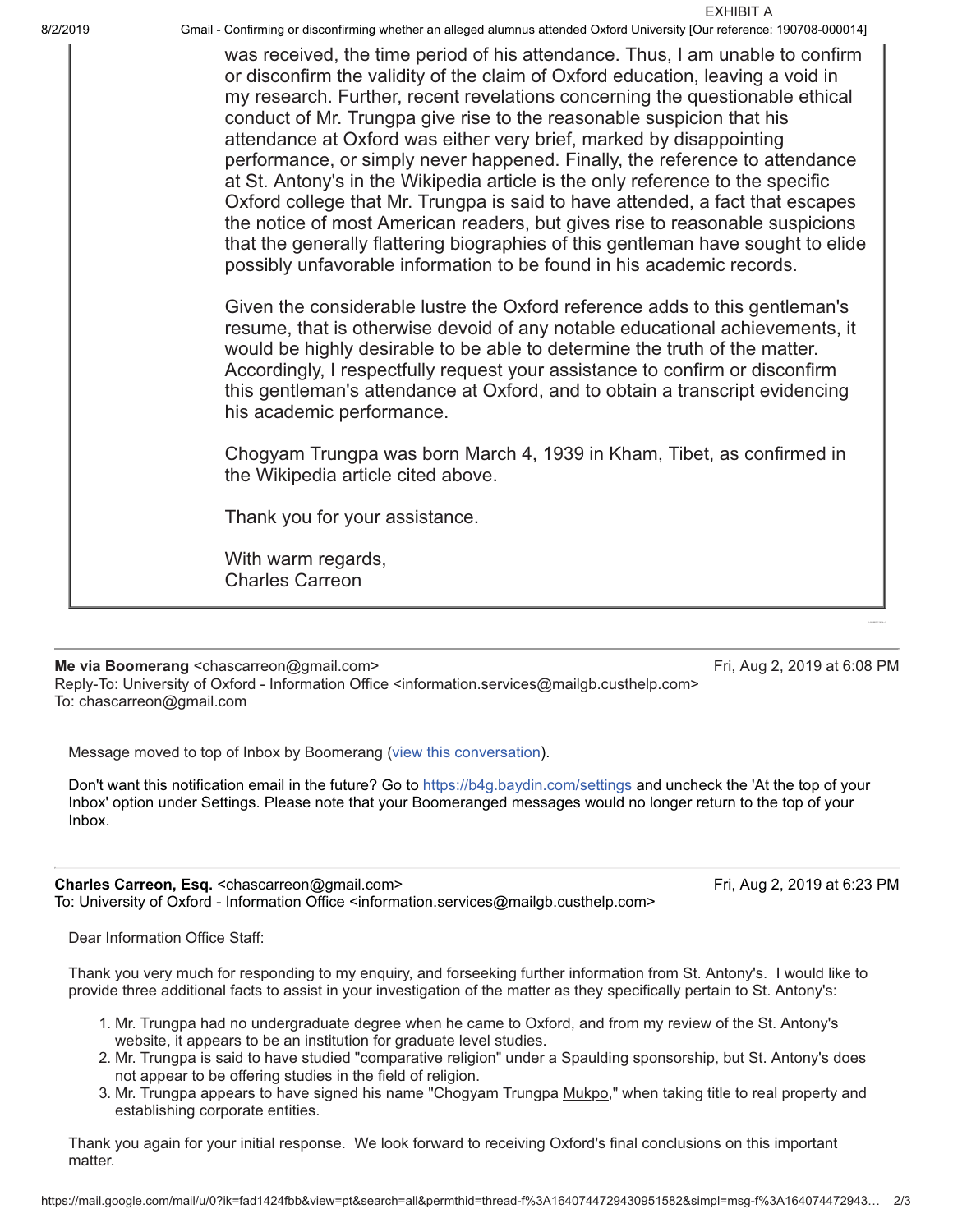With warm regards, Charles Carreon Attorney at Law Federal & California Law Tel: 628-227-4059

The sender has requested a read receipt. If you do not wish to provide one, click here.



Virus-free. www.avg.com

[Quoted text hidden]



Virus-free. www.avg.com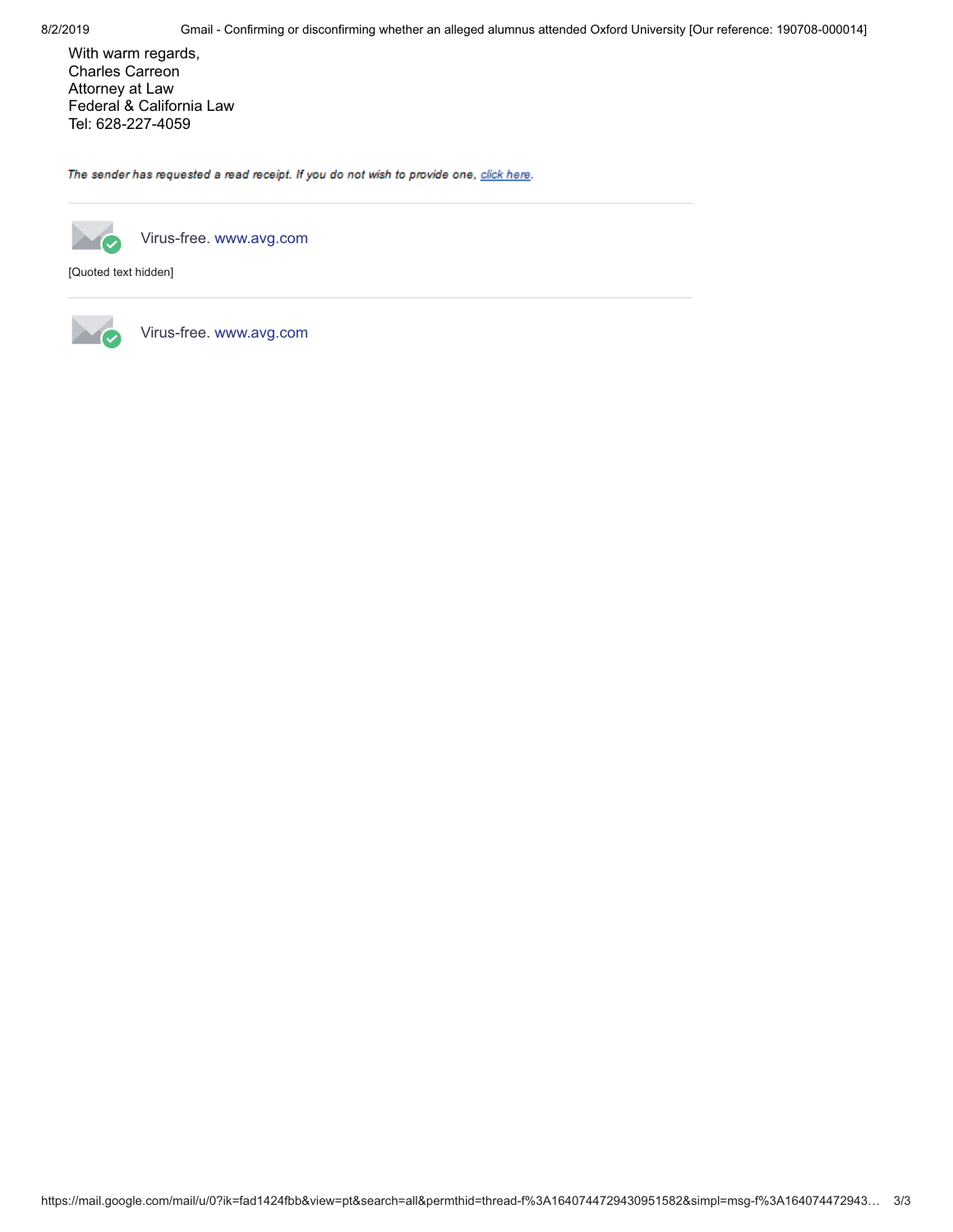EXHIBIT B

### CHARLES CARREON

LAW FOR THE DIGITAL AGE

September 9, 2019

Director of Public Affairs and Communications James Colman Email: james.colman@admin.ox.ac.uk

Media Relations Manager Lanisha Butterfiel Email: lanisha.butterfield@admin.ox.ac.uk

Oxford College Oxford, United Kingdom OX1 2JD

St. Antony's College 62 Woodstock Road Oxford, United Kingdom OX2 6JF

Re: Confirming Attendance at St. Antony's by Chogyam Trungpa Mukpo Born: March 4, 1939, Kham, Tibet; deceased: Halifax Nova Scotia, April 4, 1987.

Dear Mr. Colman and Ms. Butterfield:

This letter requests that Oxford and St. Antony's College provide copies of academic records pertaining to Chogyam Trungpa Mukpo, a Tibetan Buddhist lama who reportedly attended Oxford University and studied "Comparative Religion" at St. Antony's College during the time period from 1963 - 1967 on a Spalding sponsorship, pursuant to the Wikipedia's biographical entry of this man.<sup>1</sup> Chogyam Trungpa is the only Oxford Buddhist alumnus listed in Wikipedia's "List of University of Oxford People in Religion."<sup>2</sup> Some basic research on the St. Antony's website indicates that it does not teach undergraduates (which Mr. Mukpo would have been in 1963), or Comparative Religion.

Neither Oxford College nor St. Antony's are given as references for these factual assertions in Wikipedia; rather, the references are to two books that echo an oft-heard assertion that "Trungpa went to Oxford." I have already emailed the University of Oxford Information Office, and received its reply, stating that he did not matriculate. Additionally, the email suggests that I inquire directly with St. Antony's.

Accordingly, I address this question to both St. Antony's in particular, and Oxford college in general. Please advise, with sufficiently formality to be citable to courts and in journalistic reportage: (1) Whether Trungpa attended St. Antony's or any Oxford college; (2) Whether he was degreed; (3) If degreed, when the degree was conferred; (3) Whether he graduated with honors or other distinction; or, (4) If no degree was received, the time period of his attendance, if any.

Very truly yours,

Charles Carreon

e<br>S

cc: Registry Administrator: registry.administrator@sant.ox.ac.uk; administrator@sant.ox.ac.uk

**3241 E. Blacklidge Dr. Tucson, Arizona 85716 Tel: 628-227-4059** 

<sup>1</sup> https://en.wikipedia.org/wiki/Ch%C3%B6gyam\_Trungpa

https://en.wikipedia.org/wiki/List\_of\_University\_of\_Oxford\_people\_in\_religion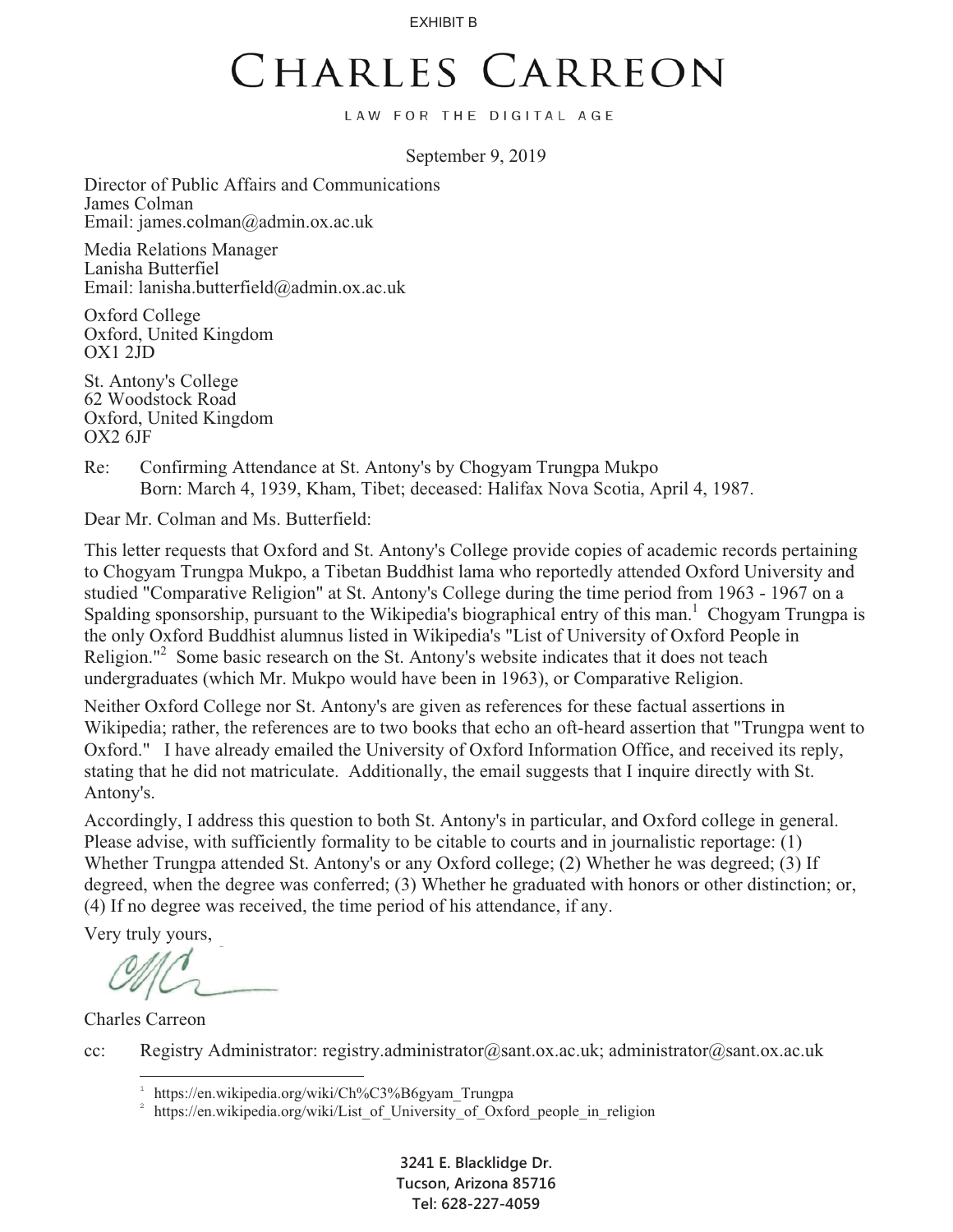EXHIBIT B

#### **CHARLES CARREON PAGE 2 OF 2**

 Academic Records Office : aro@admin.ox.ac.uk Academic Registrar's Office: academicregistrarsoffice@admin.ox.ac.uk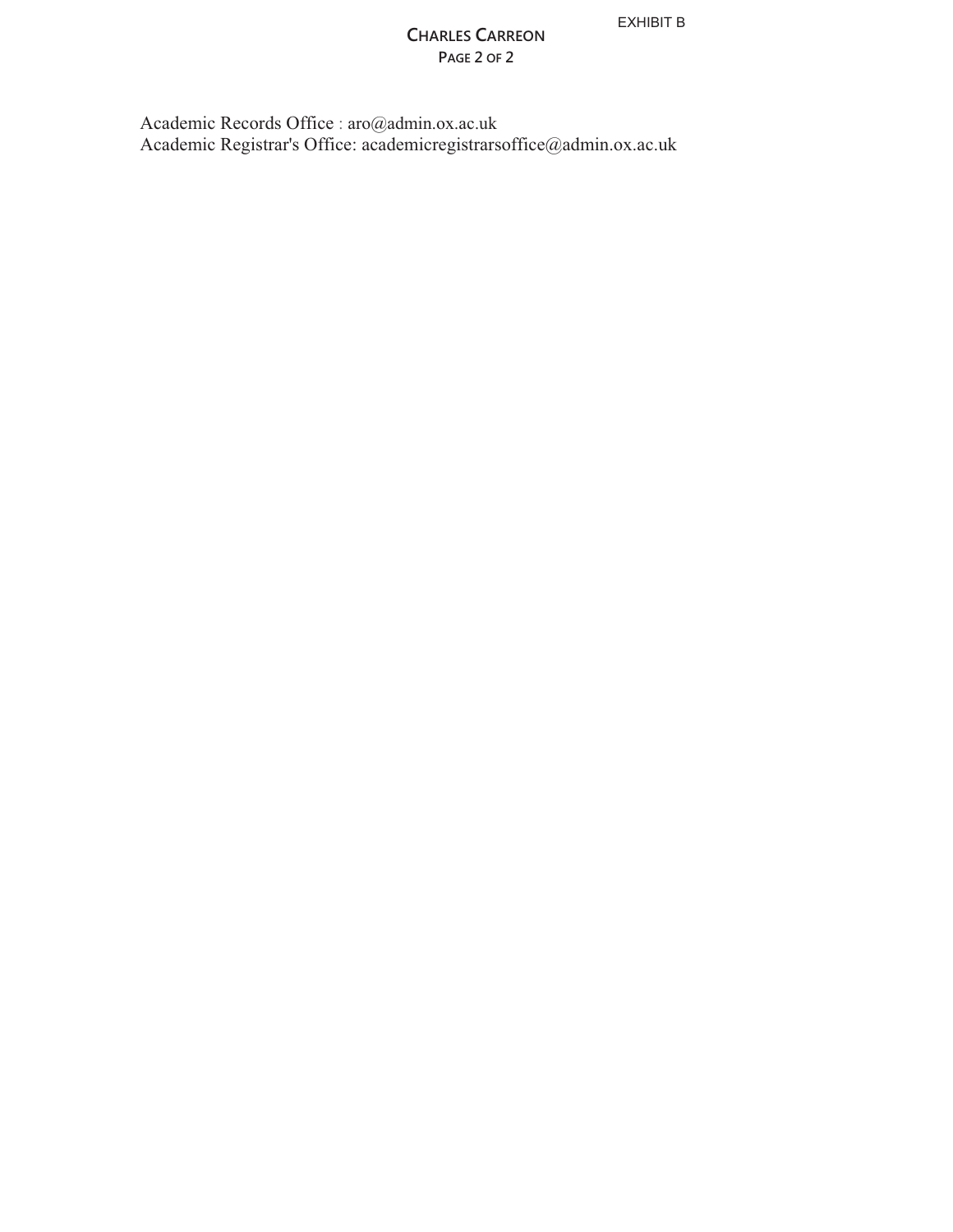This message may contain attorney-client and/or attorney work-product privileged material. If you are not the intended recipient, please first notify the sender and then delete the message and any attachment. Inadvertent disclosures shall not work a waiver of any privilege.

The sender has requested a read receipt. If you do not wish to provide one, click here.



Virus-free. www.avg.com

9.5.2019.Ltr.Comms.Office.fin.pdf  $\mathbb{Z}_{44K}$ 

### **St Antony's Registry Administrator**

<registry.administrator@sant.ox.ac.uk> To: "Charles Carreon, Esq." <chascarreon@gmail.com>

Dear Charles,

We hold no information on this matter.

Kind regards,

**Michelle Steers** 

**Registry Administrator** 

**St Antony's College** 

**Woodstock Road** 

Oxford OX2 6JF

Tel +44 (0)1865 284703

registry.administrator@sant.ox.ac.uk

www.sant.ox.ac.uk

Thu, Sep 12, 2019 at 7:21 AM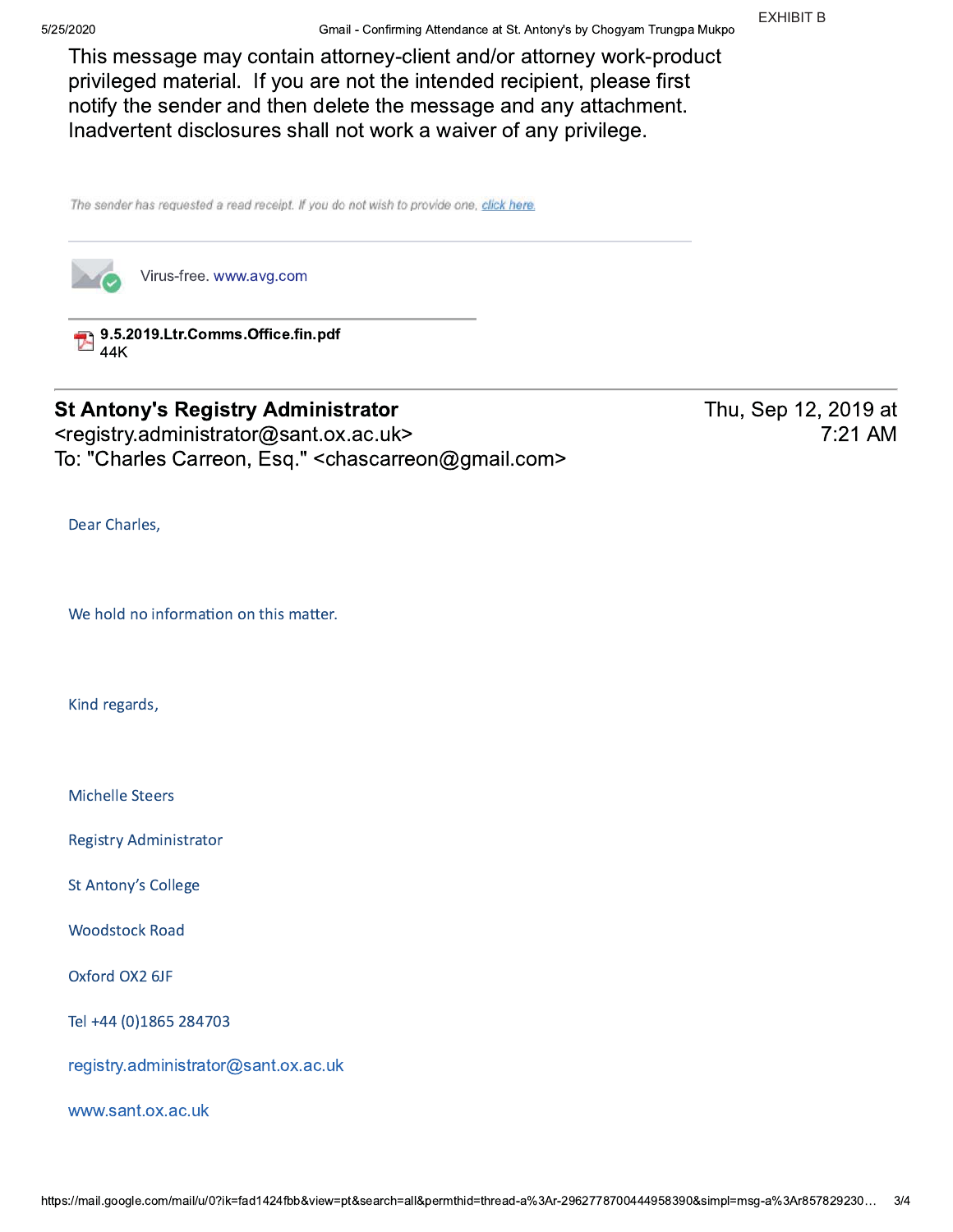St Antony's College is a registered charity (number 1141293)

[Quoted text hidden] [Quoted text hidden]

Virus-free. www.avg.com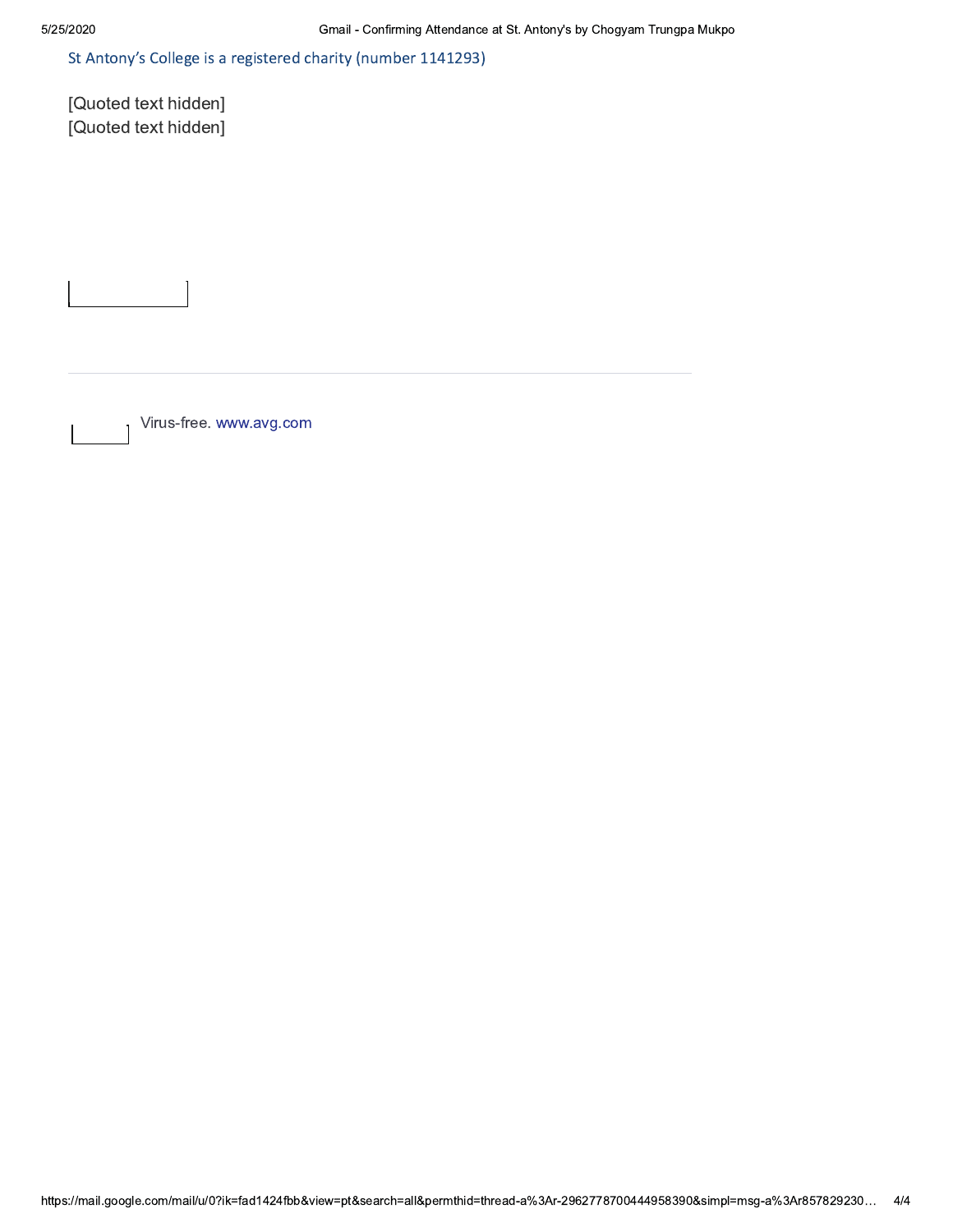

Charles Carreon <chascarreon@gmail.com>

### Re: Confirming Attendance at St Antony's College by Chogyam **Trungpa Mukpo**

1 message

St Antony's Registrar <registrar@sant.ox.ac.uk> To: "chascarreon@gmail.com" <chascarreon@gmail.com> Cc: UAS Verifications <verifications@admin.ox.ac.uk>

Tue, Oct 8, 2019 at 5:47 AM

Dear Charles,

Thank you for your letter dated 9 September 2019. My colleagues Michelle Steers replied to you on 12 September 2019. Unfortunately we hold no information on this matter and therefore we are unable to assist you any further,

With best Wishes,

Filiz

**EXHIBIT C** 



**Filiz McNamara (Mrs)** 

**College Registrar** 

St Antony's College, 62 Woodstock Road, Oxford, OX2 6JF Telephone: 01865 284722

E-mail: registrar@sant.ox.ac.uk

Website: www.sant.ox.ac.uk

**Starting your new course with us in October 2019?** Read our new pre-departure guide

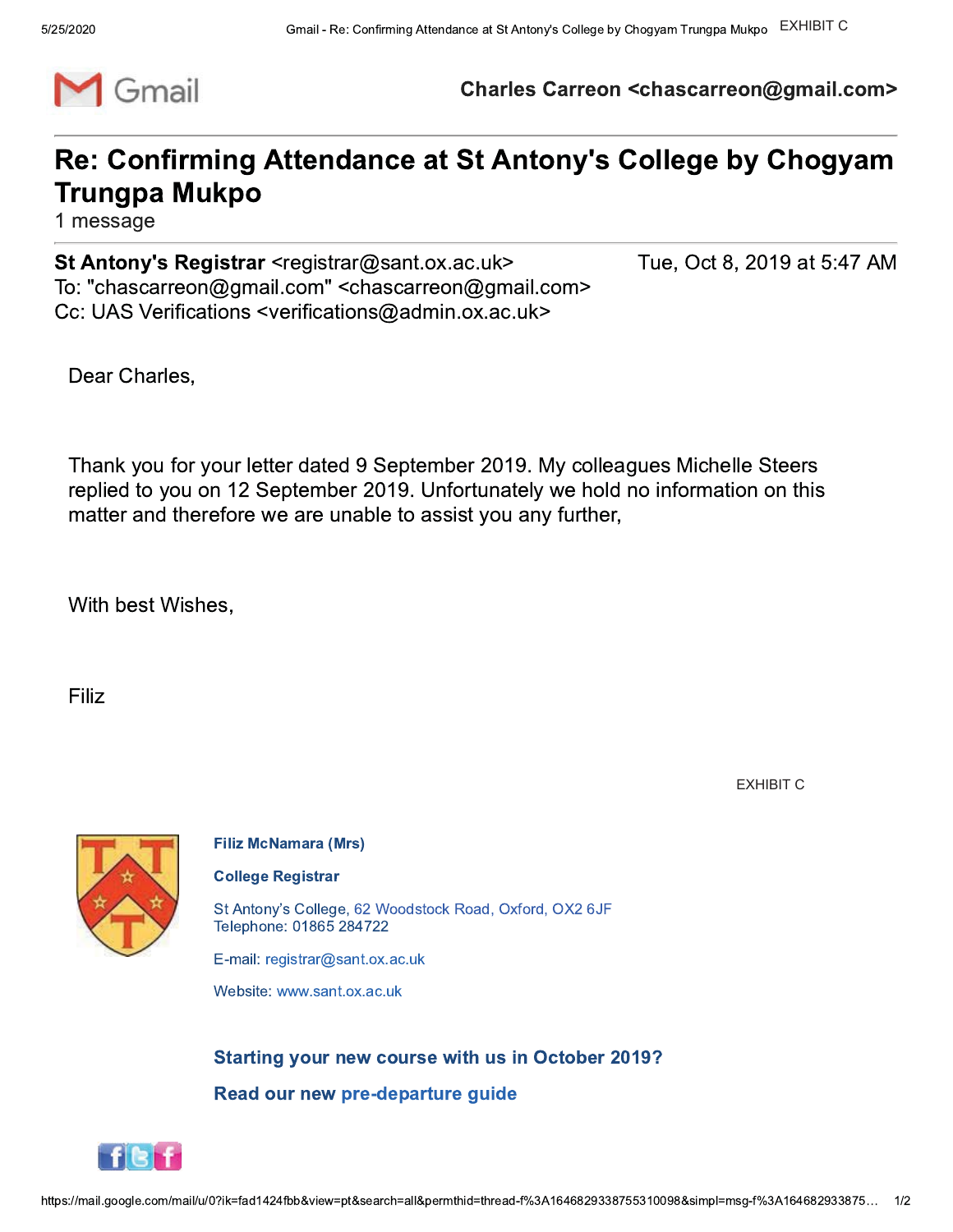# CHARLES CARREON

LAW FOR THE DIGITAL AGE

October 9, 2019

Mrs. J. Rodgers, Secretary The Spalding Trust P.O. Box 85 Stowmarket IP14 3NY

Re: Inquiry Regarding Reported Spalding Trust Sponsorship of Chogyam Trungpa Mukpo

Dear Mrs. Rodgers:

I am researching the scholarly bona fides of Chogyam Trungpa Mukpo, a Tibetan Buddhist lama reported to have matriculated at Oxford College during the 1960's in Comparative Religion on a "Spalding Fellowship Scholarship." The report is made in numerous print and digital publications; however, no documentary evidence is ever cited, and specifics are entirely absent.

Accordingly, I am respectfully presenting this inquiry to The Spalding Trust to obtain a definitive answer on the subject: Do the records of The Spalding Trust during the years from 1963 - 1970 record the award of a sponsorship or fellowship for attendance at any Oxford college to a man with the following demographic description:

Birthplace: Kham, Tibet Date of Birth: March 4, 1939 Full Legal Name: Chogyam Trungpa Mukpo

Thank you for your attention to this matter.

Very truly yours,

Charles Carreon

**3241 E. Blacklidge Dr. Tucson, Arizona 85716 Tel: 628-227-4059**